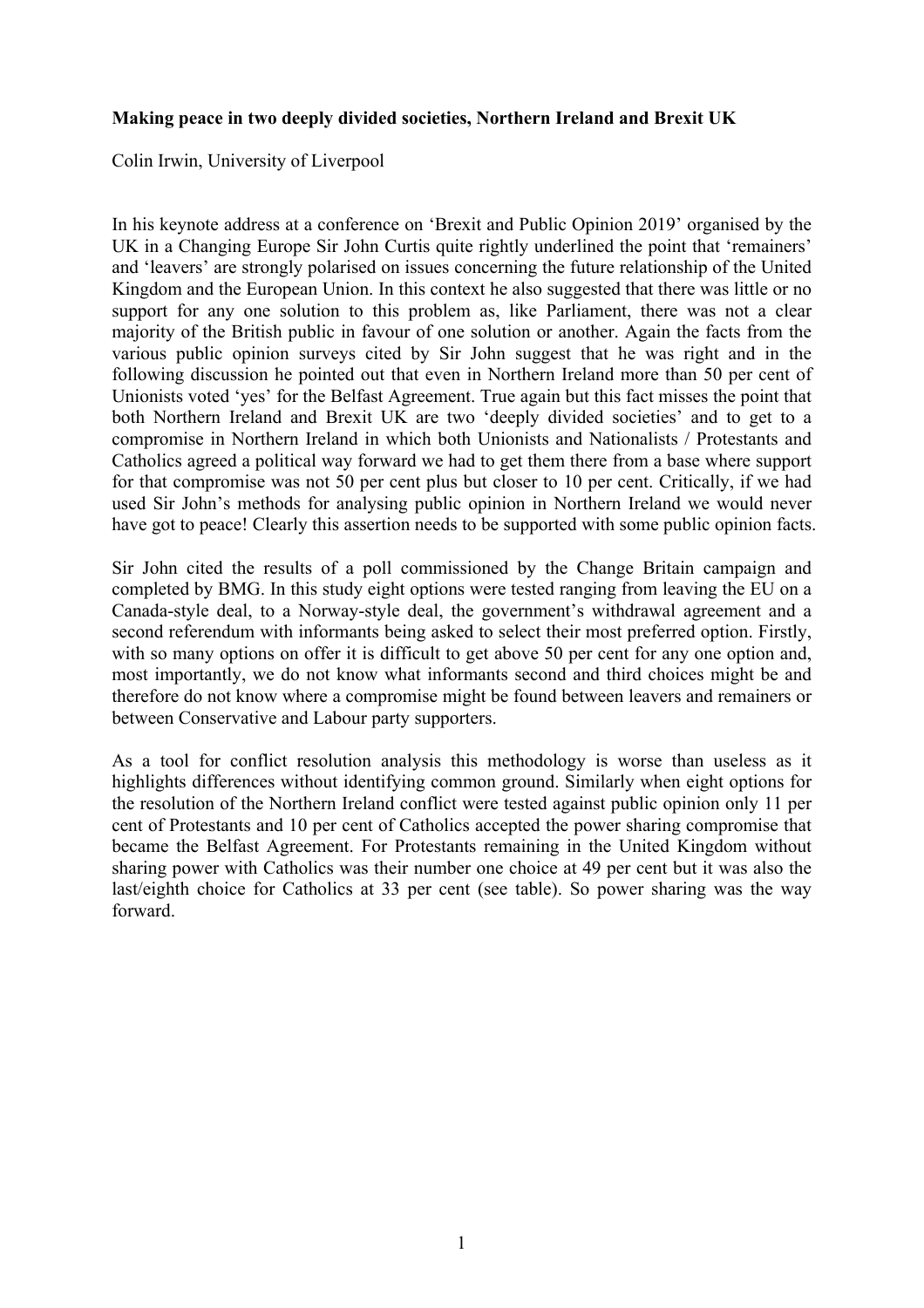| Catholics   | Independent    | <b>British</b> | Direct         | Anglo-Irish                       | Power        | Joint        | Separate       | Irish        |
|-------------|----------------|----------------|----------------|-----------------------------------|--------------|--------------|----------------|--------------|
|             | <b>State</b>   | <b>State</b>   | Rule           | Agreement                         | Sharing      | Authority    | Institutions   | <b>State</b> |
| 1st Pref.   | 8              | 3              | 6              | 14                                | 11           | 24           | $\overline{c}$ | 32           |
| 2nd Pref.   | 9              | 5              | 9              | 17                                | 16           | 26           | 9              | 9            |
| 3rd Pref.   | $\overline{c}$ | 4              | 10             | 21                                | 22           | 23           | 11             | 6            |
| 4th Pref.   | 4              | 4              | 18             | 21                                | 23           | 11           | 12             | h            |
| 5th Pref.   | 8              | 9              | 17             | 18                                | 14           | 10           | 15             | 9            |
| 6th Pref.   | 14             | 10             | 19             | 8                                 | 10           |              | 21             | 12           |
| 7th Pref.   | 15             | 29             | 18             | 2                                 | 3            |              | 19             | 12           |
| 8th Pref.   | 34             | 33             | 5              |                                   | 3            |              | 11             | 12           |
|             |                |                |                |                                   |              |              |                |              |
|             | Independent    | <b>British</b> | Direct         | Anglo-Irish                       | Power        | Joint        | Separate       | Irish        |
| Protestants | <b>State</b>   | <b>State</b>   | Rule           | Sharing<br>Authority<br>Agreement | Institutions | <b>State</b> |                |              |
| 1st Pref.   | 10             | 49             | 14             |                                   | 10           | 6            |                | 2            |
| $2nd$ Prof  | $1\Lambda$     | 10             | 3 <sub>A</sub> | 13                                | 12           |              |                |              |

Percentage preference for Northern Ireland options in 1996 (Irwin, 2012 p11)<sup>1</sup>

| Protestants | Independent<br>State | <b>British</b><br><b>State</b> | Direct<br>Rule | Anglo-Irish<br>Agreement | Power<br>Sharing | Joint<br>Authority | Separate<br>Institutions | Irish<br><b>State</b> |
|-------------|----------------------|--------------------------------|----------------|--------------------------|------------------|--------------------|--------------------------|-----------------------|
| 1st Pref.   | 10                   | 49                             | 14             |                          | 10               | <sub>0</sub>       |                          |                       |
| 2nd Pref.   | 14                   | 19                             | 34             | 13                       | 13               |                    |                          |                       |
| 3rd Pref.   | 19                   | 8                              | 26             | 25                       | 11               |                    |                          |                       |
| 4th Pref.   | 10                   | 9                              |                | 28                       | 26               |                    |                          |                       |
| 5th Pref.   | 13                   | 8                              | b              | 14                       | 28               | 19                 | 9                        |                       |
| 6th Pref.   | 13                   |                                |                | 6                        |                  | 40                 | 24                       |                       |
| 7th Pref.   |                      |                                |                | b                        |                  | 15                 | 51                       |                       |
| 8th Pref.   | 10                   |                                |                |                          |                  |                    | 9                        | 57                    |

But in the real negotiations of the Belfast Agreement we had to deal with literally hundreds of issues and test them against public opinion to help the negotiators come to a compromise and it simply is not possible to rank order hundreds of options. So we came up with a qualitative scale that would achieve the same result for each and every item. The negotiators wanted to know what their publics considered to be 'essential' or 'desirable' or 'acceptable' or 'tolerable' or definitely 'unacceptable' and when we used this five point scale the politicians could see exactly what each side needed in an agreement and what they would never agree to. A settlement of the Northern Ireland problem was the result with more than 50 per cent of Protestants voting 'Yes' for power sharing and the Belfast Agreement. We can do exactly the same for Brexit to find out what remainers and leavers, as well as Conservative and Labour supporters, can compromise on to mend the divisions in the UK body politic and copied below is a draft question and questionnaire to do just that.

The UK is taking on many of the characteristics of deeply divided societies found around the world. This fact needs to be recognised and acted on by the political leadership. Such leadership is not easy, indeed it is very difficult, but the research community can help by providing that leadership and the public with facts and analysis from conflict resolution best practice. In this regard the polling methods used in Northern Ireland are best practice and should be used to analyse and resolve Brexit.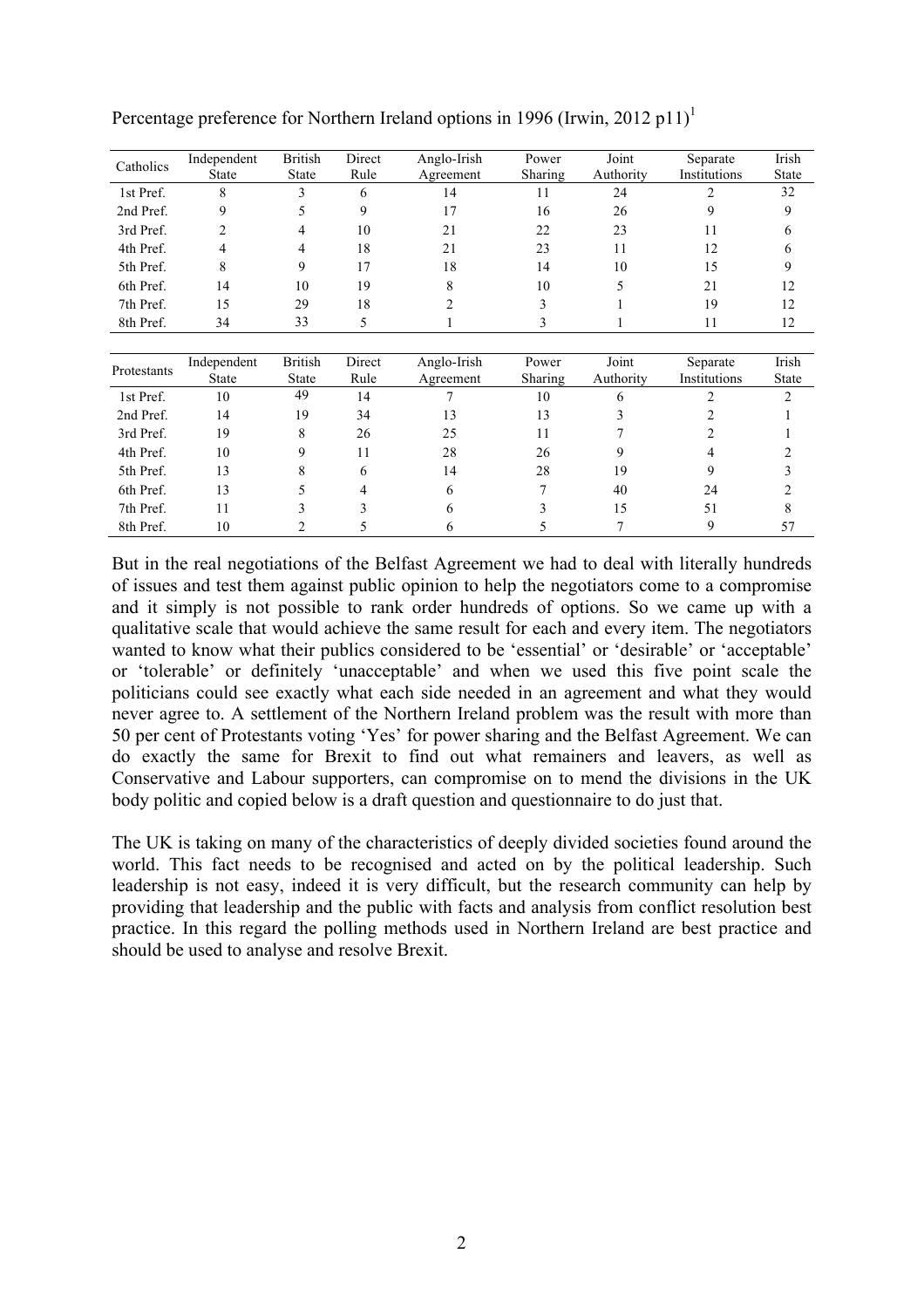## **Solving the Brexit problem2 (Working Draft)**

Parliament is presently trying to solve the Brexit problem. Listed below are the different options that have been made law or proposed as law along with the amendments tabled by MPs to change the law. Please indicate which options to solve the Brexit problem you consider to be 'Essential', 'Desirable', 'Acceptable', 'Tolerable' or 'Unacceptable'.

|                                                                      |  |  | Essential   Desirable   Acceptable   Tolerable   Unacceptable |
|----------------------------------------------------------------------|--|--|---------------------------------------------------------------|
| The PMs Withdrawal Agreement and Political                           |  |  |                                                               |
| <b>Declaration</b> – Negotiated and agreed with the European         |  |  |                                                               |
| Union to settle the terms of the UK leaving the EU and               |  |  |                                                               |
| outlining the terms of a future trading arrangement. <sup>3</sup>    |  |  |                                                               |
| The PMs Withdrawal Agreement and Political                           |  |  |                                                               |
| <b>Declaration</b> – But with an expiry date for the Northern        |  |  |                                                               |
| Ireland backstop or no backstop. <sup>4</sup>                        |  |  |                                                               |
| The PMs Withdrawal Agreement and Political                           |  |  |                                                               |
| <b>Declaration</b> – But with alternative arrangements to the        |  |  |                                                               |
| Northern Ireland backstop to avoid a hard border. <sup>5</sup>       |  |  |                                                               |
| <b>Indicative Votes - By MPs in the House of Commons</b>             |  |  |                                                               |
| on a variety of alternatives to the PMs Withdrawal                   |  |  |                                                               |
| Agreement and Political Declaration. <sup>6</sup>                    |  |  |                                                               |
| A permanent customs union - For trade with the EU                    |  |  |                                                               |
| and strong relationship with the single market                       |  |  |                                                               |
| underpinned by shared institutions, obligations and                  |  |  |                                                               |
| alignment on rights and standards. <sup>7</sup>                      |  |  |                                                               |
| Norway-style deal - Including a customs union with                   |  |  |                                                               |
| the EU and membership of the European Economic                       |  |  |                                                               |
| Area with Norway, Switzerland, Liechtenstein and                     |  |  |                                                               |
| Iceland. <sup>8</sup>                                                |  |  |                                                               |
| <b>Canada-style deal</b> $- A$ free trade agreement with the         |  |  |                                                               |
| EU to include arrangements made between the EU and                   |  |  |                                                               |
| Canada and other trading partners. <sup>9</sup>                      |  |  |                                                               |
| Status quo – Remain in the EU on present terms by                    |  |  |                                                               |
| revoking Article $50^{10}$                                           |  |  |                                                               |
| A public vote/referendum $-$ On any deal that has the                |  |  |                                                               |
| support of the majority of MPs in the House of                       |  |  |                                                               |
| Commons. <sup>11</sup>                                               |  |  |                                                               |
| No Deal – To leave the EU on 29 March 2019 with no                   |  |  |                                                               |
| agreement on future relations in place and with no                   |  |  |                                                               |
| transition/implementation period. <sup>12</sup>                      |  |  |                                                               |
| Reject leaving the $EU - Without$ a withdrawal                       |  |  |                                                               |
| agreement and a framework for the future relationship. <sup>13</sup> |  |  |                                                               |
| Parliament Decides - If the Government can not get a                 |  |  |                                                               |
| majority for their proposal to withdraw from the EU                  |  |  |                                                               |
| then for one day only the House of Commons can make                  |  |  |                                                               |
| proposals and vote them into law. <sup>14</sup>                      |  |  |                                                               |
| Special EU Committee - Establish a special all-party                 |  |  |                                                               |
| representative House of Commons committee to                         |  |  |                                                               |
| manage the EU Withdrawal Negotiations. <sup>15</sup>                 |  |  |                                                               |
| Extension to Article 50 beyond two years - If the PMs                |  |  |                                                               |
| Withdrawal Agreement and Political Declaration is not                |  |  |                                                               |
| passed in the House of Commons by 26 February                        |  |  |                                                               |
| 2019. <sup>16</sup>                                                  |  |  |                                                               |
| A Citizen's Assembly - Of 250 members, comprising a                  |  |  |                                                               |
| representative sample of the population to consider and              |  |  |                                                               |
| make recommendations to the House of Commons on                      |  |  |                                                               |
| the process of withdrawal of the UK from the EU. <sup>17</sup>       |  |  |                                                               |
| A public vote/referendum $-$ On any deal or to stay in               |  |  |                                                               |
| the EU. <sup>18</sup>                                                |  |  |                                                               |